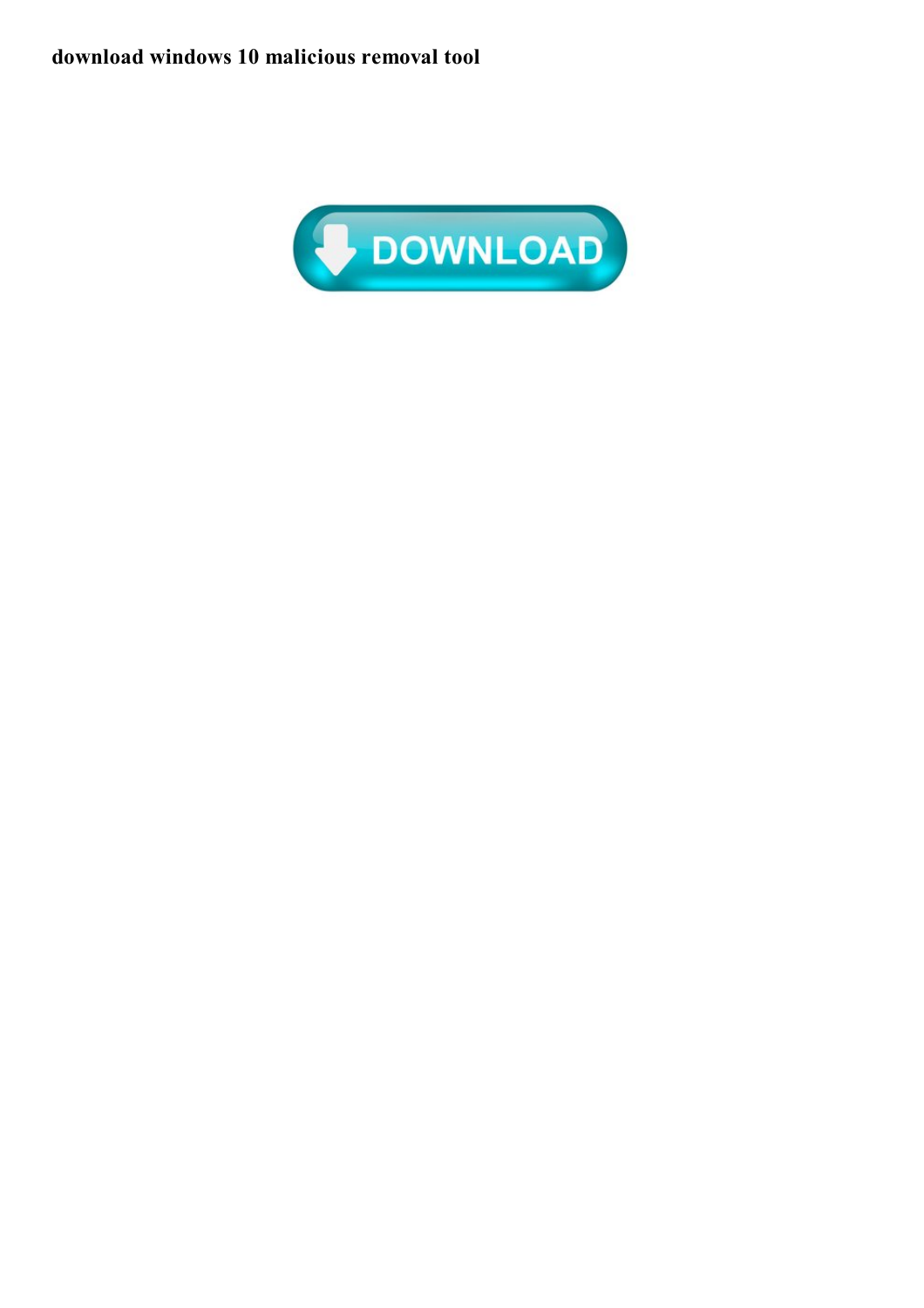What is the Malicious Software Removal Tool and Do I Need It?

Once a month, a new version of the Malicious Software Removal tool appears in Windows Update. This tool removes some malware from Windows systems, particularly those systems without antivirus programs installed.

Bear in mind that this tool is no substitute for a solid antivirus program. It doesn't run automatically in the background at all times, and only detects a few specific and widespread types of malware.

What is the Malicious Software Removal Tool?

Microsoft releases a new version of this tool on the second Tuesday of every month— in other words, on "Patch Tuesday." It appears as just another patch in Windows Update. If you have your computer set to automatically install Windows Updates, it will be installed automatically. If you install updates manually, you've probably been installing it as part of the manual update process — it's considered an important update, not just a recommended one.

After Windows downloads the newest version ofthe Microsoft Malicious Software Removaltool, it willautomatically run it in the background. This tool checks for specific, widespread types of malware and removes them if it finds them. If everything is fine, Windows will run the tool silently in the background without bothering you. If it finds a infection and fixes it, the tool will display a report telling you which malicious software was detected and will be removed after you restart your computer.

Microsoft introduced this tool back in the days of Windows XP, when Windows was very insecure — the first release of Windows XP didn't even have a firewall enabled by default. Microsoft's Malicious Software Removal Tool page says "This tool checks your computer for infection by specific, prevalent malicious software (including Blaster, Sasser, and Mydoom) and helps to remove the infection if it is found." Note the three types of malware still described here in 2014 — these were widespread worms that infected many Windows XP systems back in 2003 and 2004, ten years ago. Microsoft introduced this tool to purge these widespread worms and other popular types of malware from Windows XP system without antivirus software installed.

## Do I Need to Run This Tool?

You shouldn't need to worry about this tool. Set Windows to automatically install updates, or have Windows alert you to updates and install it along with the other new security updates when they appear every month. The tool will check your computer in the background and stay silent if everything is fine.

All you need to do is ensure the update is installed from Windows Update. You don't have to worry about running the tool manually, although you can. This tool doesn't stay running in the background and scan everything you open, so it's compatible with other antivirus programs and won't interfere with them.

## Why You Still Need an Antivirus.

This tool is nowhere near a replacement for an antivirus. It only covers specific types of malware, so it won't purge all infections. It also only quickly scans the normal locations for the malware and won't scan your entire system. Worse yet, the tool only runs once every month and doesn't scan in the background. This means your computer could become infected and it wouldn't be fixed until a month later when a new version of the toolarrives.

The Malicious Software Removal Tool is a weapon Microsoft uses to purge worms and other nasty malware from infected systems so they don't stay infected for years. It's not a tool that will help protect you in your day-to-day computer use. If you'd like to see the full list of malware it removes, you can download the tool, run it manually, and click the "View detailed results of the scan" link after running a scan to see all the different types of malware it checked for.

Microsoft will continue updating this tool for Windows XP until July 14, 2015, even though they're ending support for Windows XP on April 8, 2014. But it's no substitute for having a patched operating system and using a solid antivirus program.

## Manually Running the Tool and Viewing Logs.

You don't need to run the tool manually. If you suspect your computer is infected, you're better off scanning it with a dedicated antivirus program that can detect much more malware. If you really want to run the tool manually, you can download it from Microsoft's download page and run it like any other .exe file.

When you run the tool in this way, you'll see a graphical interface. The tool performs a Quick scan when you run it in the background, but you can also perform a Full scan or Customized scan to scan your entire system or specific folders if you run it manually.

After the tool runs — either manually or automatically in the background — it will create a log file you can view. This file is located at %WINDIR%\debug\mrt.log— that's C:\Windows\debug\mrt.log by default. You can open this file in Notepad or any other text editor to see the results of the scan. If you see a mostly empty log file with no problem reports, the tool didn't detect any problems.

So that's why the Malicious Software Removal Tool keeps popping up in Windows Update. You shouldn't ever have to pay attention to this tool. As long as you're running a good antivirus program, it will do a quick double-check in the background every month and not bother you.

Remove specific prevalent malware with Windows Malicious Software Removal Tool (KB890830)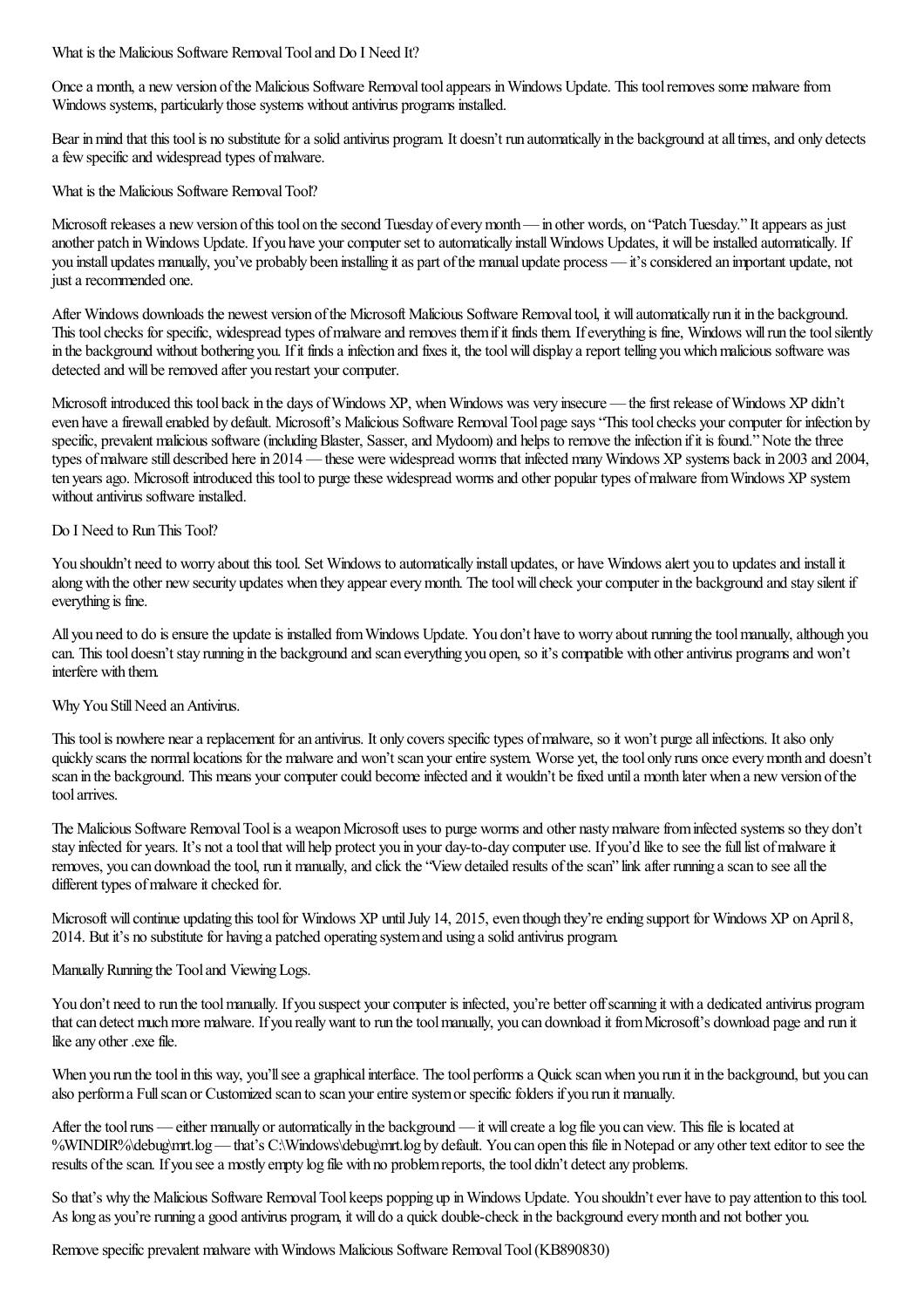The Windows Malicious Software Removal Tool (MSRT) helps remove malicious software from computers that are running any of the following operating systems:

Windows Server 2019.

Windows Server 2016.

Windows Server 2012 R2.

Windows Server 2012.

Windows Server 2008 R2.

Windows Server 2008.

Microsoft releases the MSRT on a monthly cadence as part of Windows Update or as a standalone tool. Use this tool to find and remove specific prevalent threats and reverse the changes they have made (see covered malware families). For comprehensive malware detection and removal, consider usingWindows Defender Offline or Microsoft Safety Scanner.

This article contains information about how the tool differs from an antivirus or antimalware product, how you can download and run the tool, what happens when the tool finds malware, and tool release information. It also includes information for the administrators and advanced users, including information about supported command-line switches.

In compliance with the Microsoft Support Lifecycle policy, the MSRT is no longer supported onWindows Vista orearlier platforms. For more information, go to Microsoft Support Lifecycle.

If you are having problems in regards to an MSRT update within Windows Update, see Troubleshooting problems updating Windows 10.

More information.

The MSRT does not replace an antivirus product. It is strictly a post-infection removal tool. Therefore, we strongly recommend that you install and use an up-to-date antivirus product.

The MSRT differs from an antivirus product in three important ways:

The tool removes malicious software from an already-infected computer. Antivirus products block malicious software from running on a computer. It is significantly more desirable to block malicious software from running on a computer than to remove it after infection.

The tool removes only specific prevalent malicious software. Specific prevalent malicious software is a small subset of all the malicious software that exists today.

The tool focuses on the detection and removal of active malicious software. Active malicious software is malicious software that is currently running on the computer. The tool cannot remove malicious software that is not running. However, an antivirus product can perform this task.

For more information about how to protect your computer, go to the Microsoft Safety & Security Center website.

Note The MSRT focuses on the detection and removal of malicious software such as viruses, worms, and Trojan horses only. It does not remove spyware.

You do not have to disable or remove your antivirus program when you install the MSRT. However, if prevalent, malicious software has infected your computer, the antivirus programmay detect this malicious software and may prevent the removal tool from removing it when the removal tool runs. In this case, you can use your antivirus program to remove the malicious software.

Because the MSRT does not contain a virus or a worm, the removal tool alone should not trigger your antivirus program. However, if malicious software infected the computer before you installed an up-to-date antivirus program, your antivirus program may not detect this malicious software until the tool tries to remove it.

Note:StartingNovember 2019, MSRTwill be SHA-2 signed exclusively. Your devices must be updated to support SHA-2 in order to run MSRT. To learnmore, see 2019 SHA-2 Code Signing Support requirement for Windowsand WSUS.

The easiest way to download and run the MSRT is to turn on Automatic Updates. Turning on Automatic Updates guarantees that you receive the tool automatically. If you have Automatic Updates turned on, you have already been receiving new versions of this tool. The tool runs in Quiet mode unless it finds an infection. If you have not been notified of an infection, no malicious software has been found that requires your attention.

Enabling automatic updates.

To turn on Automatic Updates yourself, follow the steps in the following table for the operating system that your computer is running.

If your computer is running: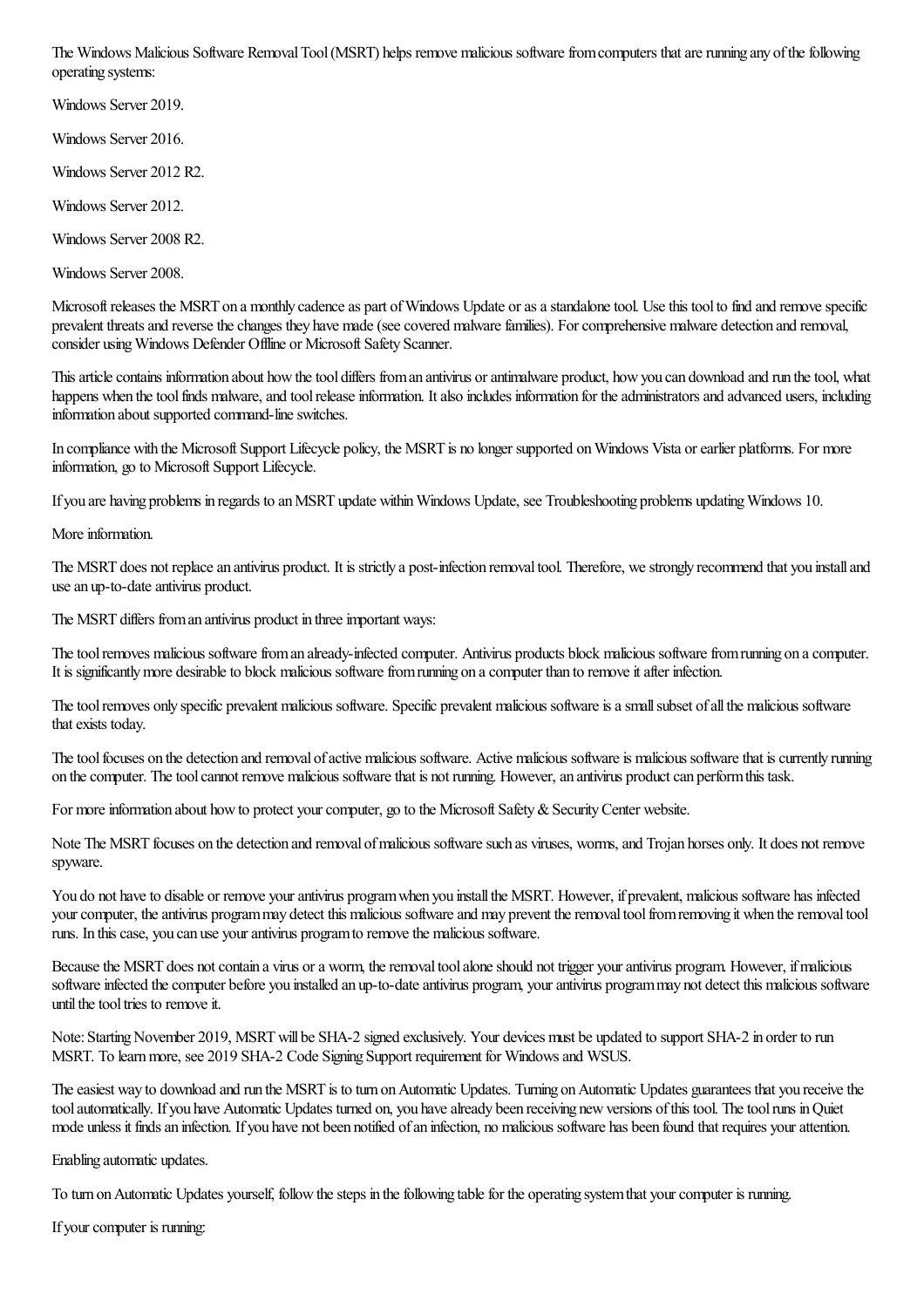Follow these steps:

Select the Start button, then select Settings > Update & security > Windows Update. If you want to check for updates manually, select Check for updates.

Select Advanced options, and then under Choose how updates are installed, select Automatic (recommended).

Note Windows 10 is a service. This means that automatic updates are turned on by default and your PC always has the latest and best features.

Open Windows Update by swiping in from the right edge of the screen (or, if you're using a mouse, pointing to the lower-right corner of the screen and moving the mouse pointer up), select Settings > Change PC settings > Update and recovery > Windows Update. If you want to check for updates manually, select Check now.

Select Choose how updates get installed, and then under Important updates, select Install updates automatically (recommended).

Under Recommended updates, select the Give me recommended updates the same way I receive important updates check box.

Under Microsoft Update, select the Give me updates for other Microsoft products when I update Windows check box, and then select Apply.

Click Start, point to All Programs, and then click Windows Update.

In the left pane, click Change settings .

Click to select Install updates automatically (recommended).

Under Recommended updates, click to select the Give me recommended updates the same way I receive important updates check box, and then click OK. If you are prompted for an administrative password or for confirmation, type the password or provide confirmation. Go to step 3.

Download the MSRT. You must accept the Microsoft Software License Terms. The license terms are only displayed for the first time that you access Automatic Updates.

Note After you accept the one-time license terms, you can receive future versions of the MSRT without being logged on to the computer as an administrator.

The MSRT runs in Quiet mode. If it detects malicious software on your computer, the next time that you log on to your computer as a computer administrator, a balloon appears in the notification area to make you aware of the detection.

Performing a full scan.

If the tool finds malicious software, you may be prompted to perform a full scan. We recommend that you perform this scan. A full scan performs a quick scan and then a full scan of the computer, regardless of whether malicious software is found during the quick scan. This scan can take several hours to complete because it will scan all fixed and removable drives. However, mapped network drives are not scanned.

Removing malicious files.

If malicious software has modified (infected) files on your computer, the tool prompts you to remove the malicious software from those files. If the malicious software modified your browser settings, your homepage may bechanged automatically to a pagethat gives you directions on howto restore these settings.

You can clean specific files or all the infected files that the tool finds. Be aware that some data loss is possible during this process. Also, be aware that the tool may be unable to restore some files to the original, pre-infection state.

The removal tool may request that you restart your computer to complete the removal of some malicious software, or it may prompt you to perform manual steps to complete the removal of the malicious software. To complete the removal, you should use an up-to-date antivirus product.

Reporting infection information to Microsoft The MSRT sends basic information to Microsoft if the tool detects malicious software or finds an error. This information will be used for tracking virus prevalence. No identifiable personal information that is related to you or to the computer is sent together with this report.

The MSRT does not use an installer. Typically, when you run the MSRT, it creates a randomly named temporary directory on the root drive of the computer. This directory contains several files, and it includes the Mrtstub.exe file. Most of the time, this folder is automatically deleted after the tool finishes running or after the next time that you start the computer. However, this folder may not always be automatically deleted. In these cases, you can manually delete this folder, and this has no adverse effect on the computer.

How to receive support.

Help protect your computer that is running Windows from viruses and malware: Virus Solution and Security Center.

Local support according to your country: International Support.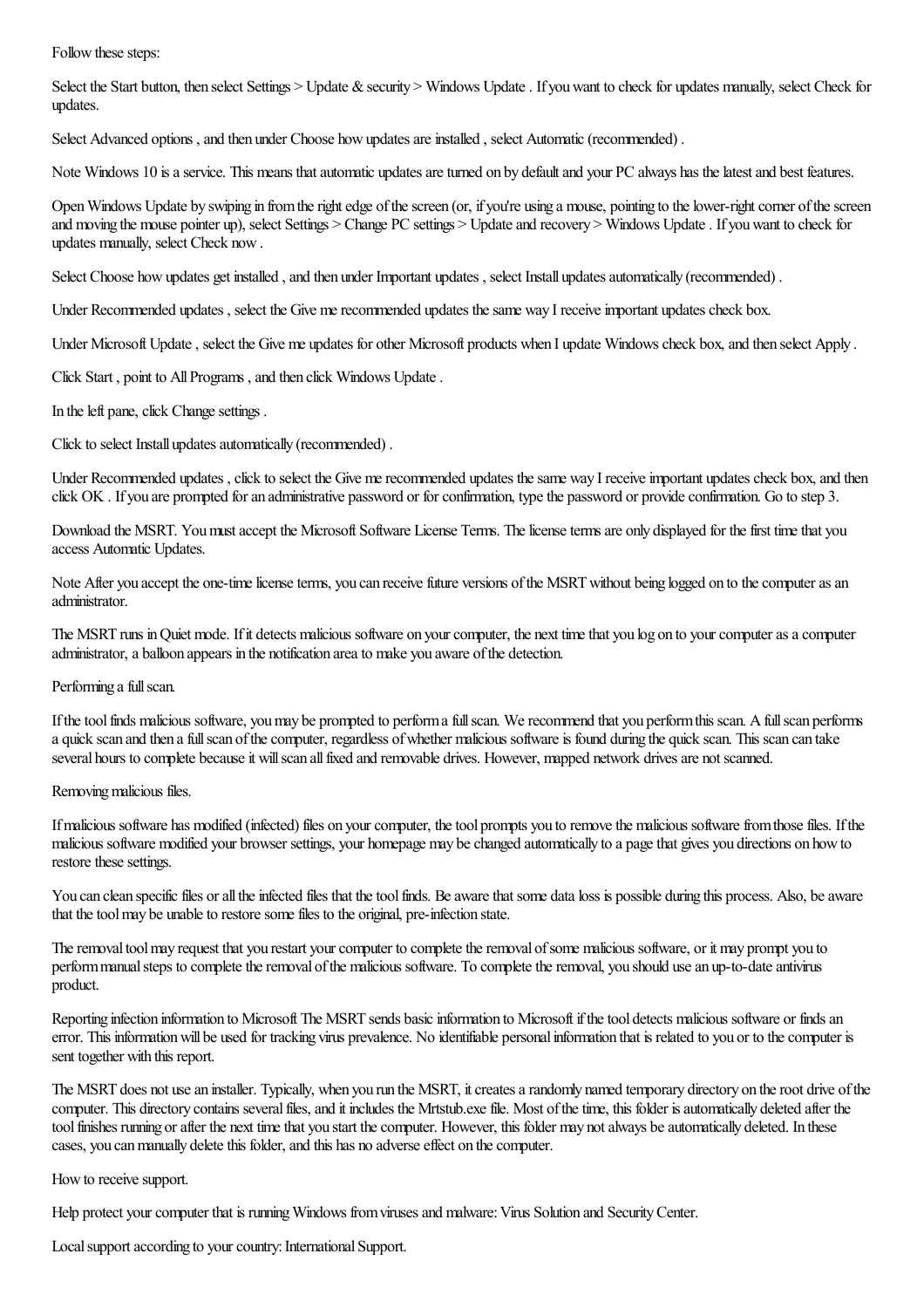Microsoft Download Center.

Note:StartingNovember 2019, MSRTwill be SHA-2 signed exclusively. Your devices must be updated to support SHA-2 in order to run MSRT. To learn more, see 2019 SHA-2 Code Signing Support requirement for Windows and WSUS.

You can manually download the MSRT from the Microsoft Download Center. The following files are available for download from the Microsoft Download Center:

For 32-bit x86-based systems:

For 64-bit x64-based systems:

Release Date: June 8, 2021.

For more information about how to download Microsoft support files, see How to obtain Microsoft support files from online services.

Microsoft scanned this file for viruses. Microsoft used the most current virus-detection software that was available on the date that the file was posted. The file is stored on security-enhanced servers that help prevent any unauthorized changes to the file.

Deploying the MSRT in an enterprise environment.

If you are an IT administrator who wants more information about how to deploy the tool in an enterprise environment, see Deploy Windows Malicious Software Removal Tool in an enterprise environment.

This article includes information about Microsoft Systems Management Server (SMS), Microsoft Software Update Services (MSUS), and Microsoft Baseline Security Analyzer (MBSA).

Except where noted, the information in this section applies to all the ways that you can download and run the MSRT:

The Microsoft Download Center.

The MSRT website on Microsoft.com.

To run the MSRT, the following conditions are required:

The computer must be running a supported version of Windows.

You must log on to the computer by using an account that is a member of the Administrators group. If your logon account does not have the required permissions, the tool exits. If the tool is not being run in quiet mode, it displays a dialog box that describes the failure.

If the tool is more than 215 days (7 months) out of date, the tool displays a dialog box that recommends that you download the latest version of the tool.

Support for command-line switches.

The MSRT supports the following command line switches.

Uses quiet mode. This option suppresses the user interface of the tool.

Displays a dialog box that lists the command-line switches.

Runs in detect-only mode. In this mode, malicious software will be reported to the user, but it will not be removed.

Forces an extended scan of the computer.

Forces an extended scan of the computer and automatically cleans any infections that are found.

Usage and release information.

When you download the tool from Microsoft Update or from Automatic Updates, and no malicious software is detected on the computer, the tool will run in quiet mode next time. If malicious software is detected on the computer, the next time that an administrator logs on to the computer, a balloon will appear in the notification area to notify you of the detection. For more information about the detection, click the balloon.

When you download the tool from the Microsoft Download Center, the tool displays a user interface when it runs. However, if you supply the /Q command-line switch, it runs in quiet mode.

Release information.

The MSRT is released on the second Tuesday of each month. Each release of the tool helps detect and remove current, prevalent malicious software. This malicious software includes viruses, worms, and Trojan horses. Microsoft uses several metrics to determine the prevalence of a malicious software family and the damage that can be associated with it.